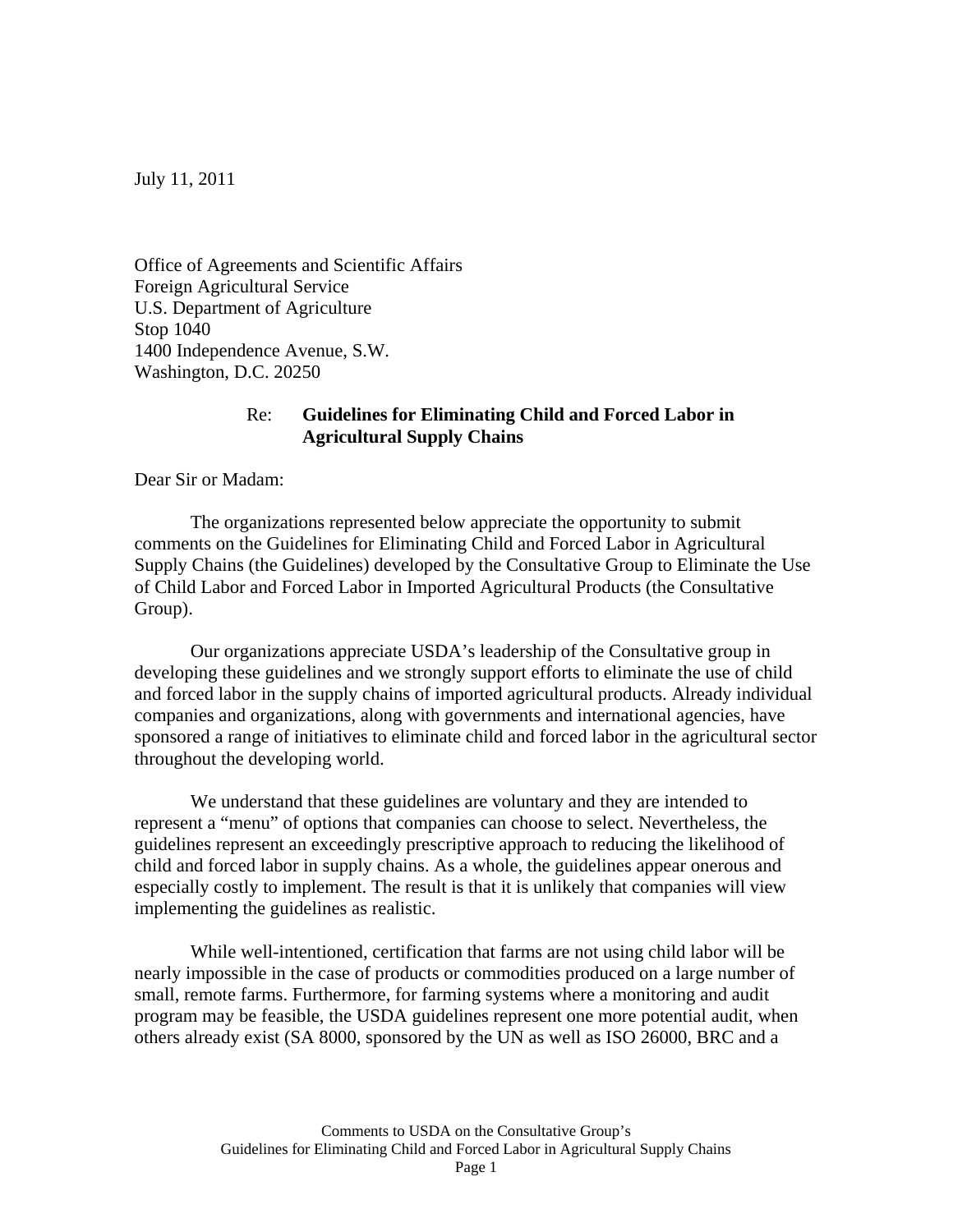myriad other country or regional certification programs), adding unnecessary costs to the supply chain.

Perhaps most disturbing is that promotion and adherence to the Consultative Group guidelines would divert valuable resources away from programs that are most effective at identifying and reducing child and forced labor. Many of these initiatives are communitylevel programs – ranging from farmer education to promote better crop yields and therefore improved livelihoods to community level victim identification and protection services to investment in community level infrastructure and education programs. We believe these programs have a proven track record and need to be expanded and promoted as models to be emulated.

The Guidelines do not take into account their potential impact on developing country economies and on origin country governments' efforts to eradicate child and forced labor. These impacts need to be carefully considered. The cooperation of origin country governments is essential to any effective effort to eradicate child and forced labor.

Furthermore, we are concerned about any proposed linkage between the Consultative Group's Guidelines and the product listings by the U.S. Department of Labor under the Trafficking Victims Protection Reauthorization Act (TVPRA) and Executive Order 13126. Any such linkage raises additional concerns for certain commodities imported to the U.S. and the potential for retaliatory actions against U.S. agricultural exports.

A U.S. government certification or accreditation program involving child and forced labor could be counterproductive if it doesn't recognize the important link between globalization and reducing child labor. Great care must be taken to make sure that certification programs don't limit the participation of some developing countries in international supply chains and thereby reduce economic opportunities that are a vital link to reducing child labor.

A U.S. government-endorsed certification that a product complies with guidelines to avoid the use of child and forced labor would not be like other voluntary certifications, such as "organic" and "fair trade" certifications. Because child and forced labor are considered so objectionable by most Americans, the lack of such certification would likely be seen as stigmatizing. Commercial and consumer pressures could make such a certification de facto mandatory, even if nominally voluntary. Pressures could easily extend to U.S. agricultural products in addition to imported goods.

As industries concerned with ensuring that our supply chains are responsible to all concerned—workers and their families, our companies and our consumers—we are